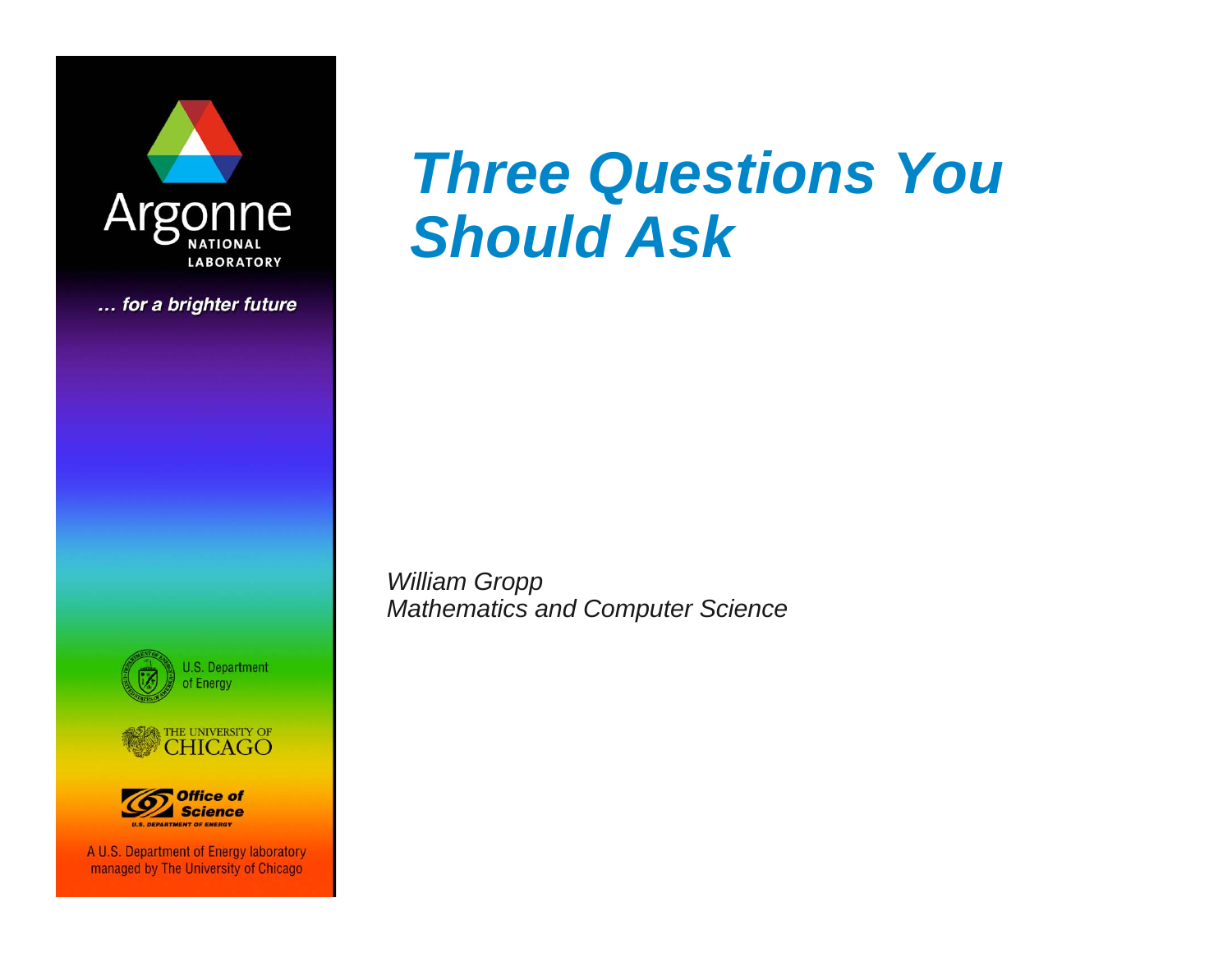#### *Panelists*

- Geoffrey Fox, Indiana U
- Bill Gropp, ANL/U of Chicago
- Jeff Hollingsworth, U Maryland
- **D** John Morrison, University College Cork
- **Phil Papadopoulos, SDSC**

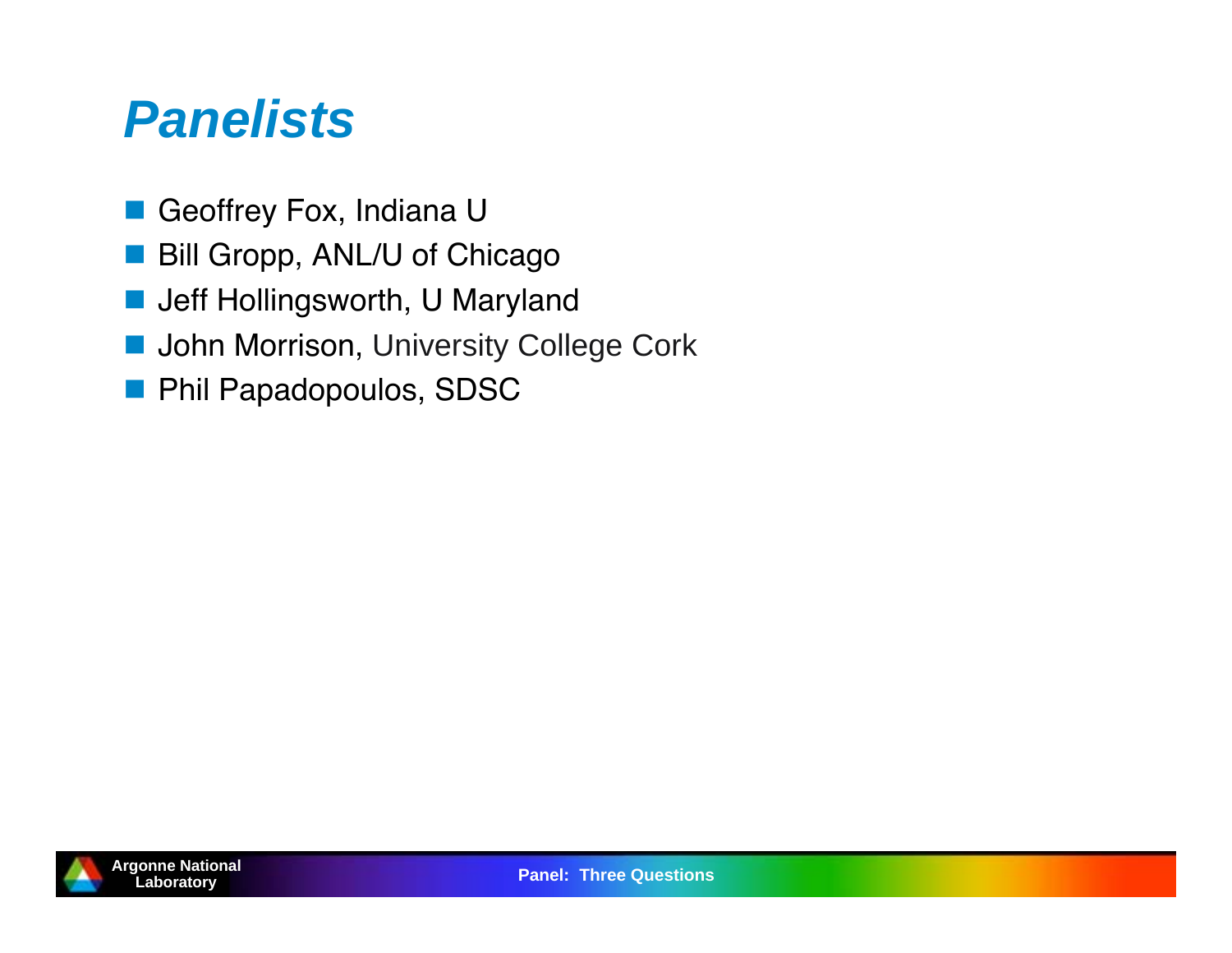# **Whats this panel about?**

- What 3 things drive you or your friends nuts about using clusters and/or grids?
- What would you measure to track and encourage progress toward a better experience?
- Not another discussion of what is right or wrong with the state of computing

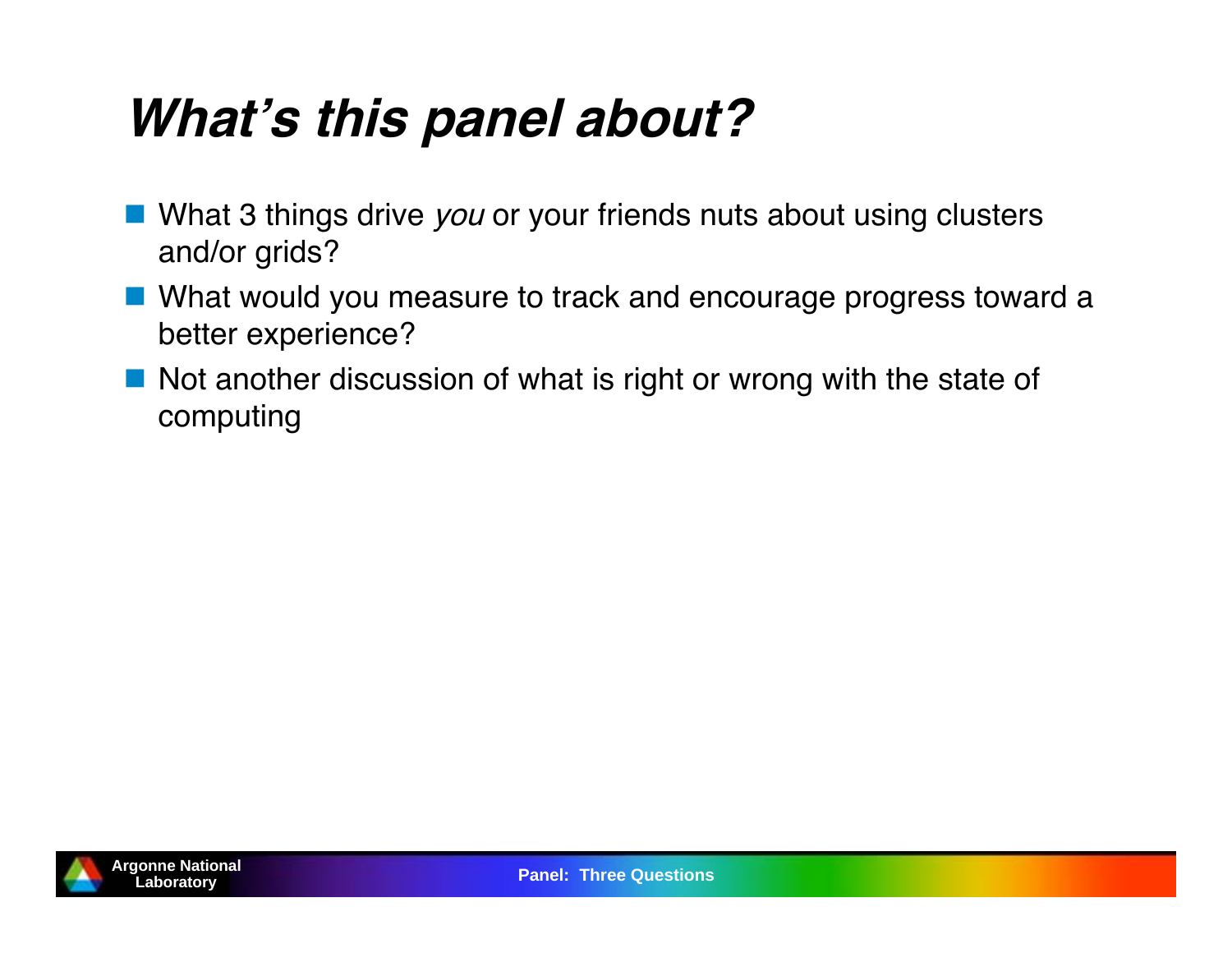# **What doesnt qualify**

- **Any thing that isn't quantified or quantifiable** 
	- "Elegance"
- Don't "measure what you can measure"
	- CPU clock rate
	- Novice programmers writing throwaway parallel programs
- **Best-case measurements** 
	- Don't forget Clarke's third law
		- *Any sufficiently advanced technology is indistinguishable from magic.*
	- $-$  And its all-important corollary:
		- *Any sufficiently rigged demo is indistinguishable from magic*
- Best-case tells us what might be possible, it doesn't guarantee that we even understand all of the issues yet

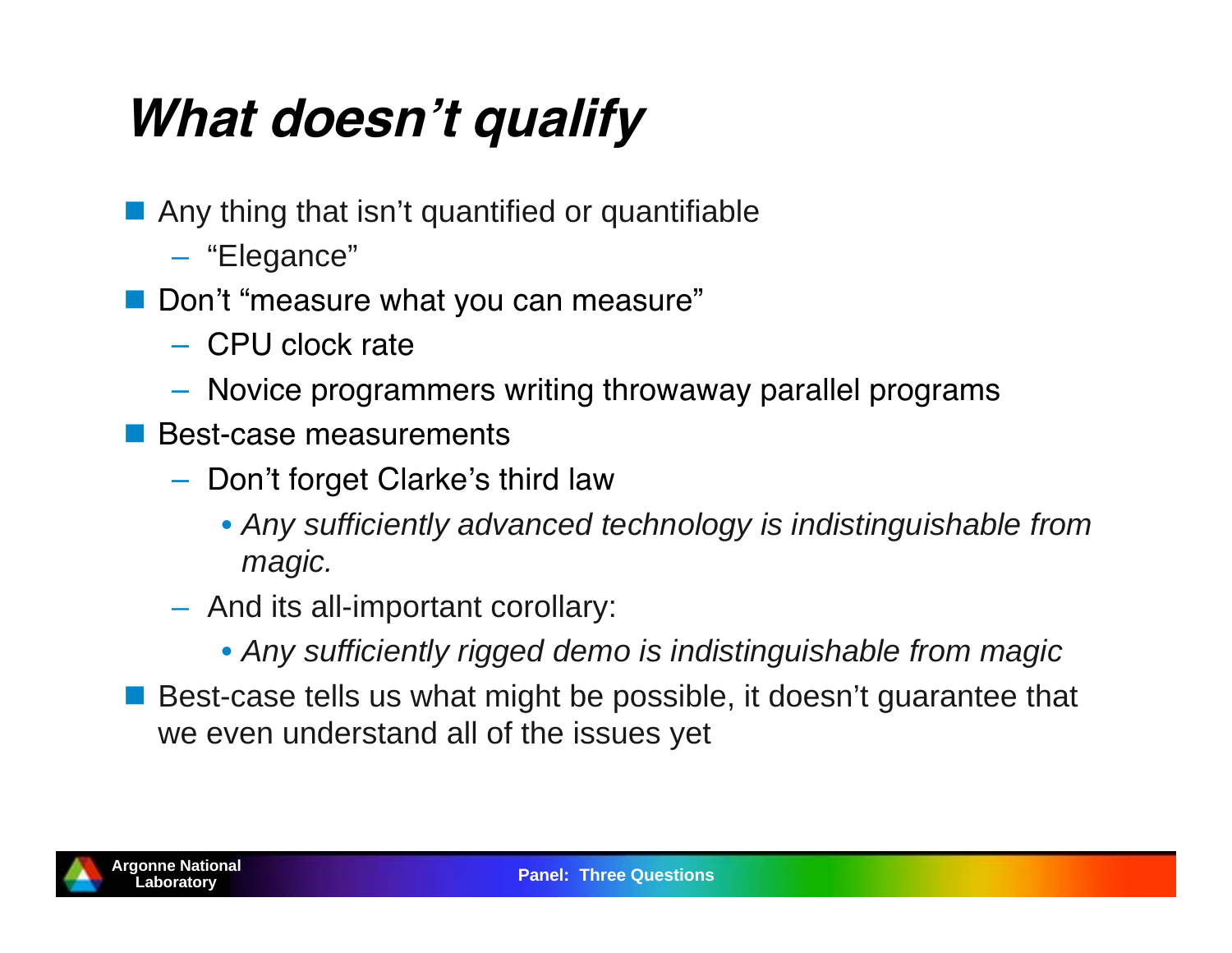# *An Example*

- What I really want to know:
	- Will this node run my applications well?
- Best answer comes from measuring applications of interest running on the node
	- $-$  Not always practical or possible
- **Easier question:** 
	- What is the STREAM performance?
- Why that question?
	- A good fit for my applications (memory bandwidth bound)
	- $-$  Easily described and measured
- What isn't helpful:
	- What is the hardware memory bandwidth?
	- Why it isn't helpful
		- *Doesn't correlate well with measured performance. Systems with > 10 GB/sec memory bandwidth often deliver 10%*

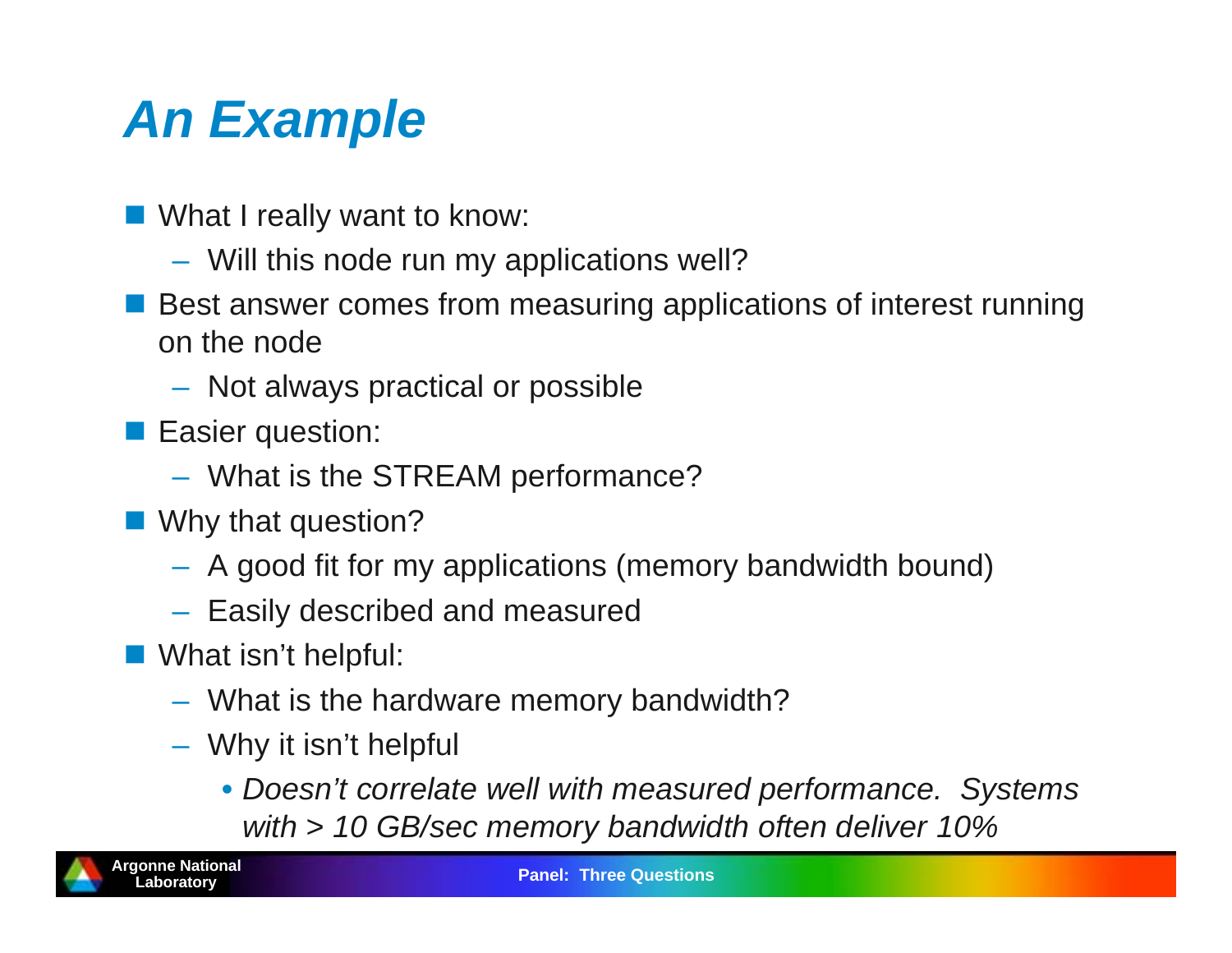### *Question 1*

- **For Node Performance** 
	- Measure STREAM, STREAM with a stride of the cache size, and random scatter gather. Form the vector of performance in seconds/byte.
- Why
	- Many algorithms are memory bound (e.g., sparse matrix-vector multiply, mesh updates)
	- Other two measurements address some of the components of lower-than expected performance
- **If you want a single number,** 
	- Measure the angle between the (1,1,1) vector and the measured performance. Zero is good (from a productivity standpoint)

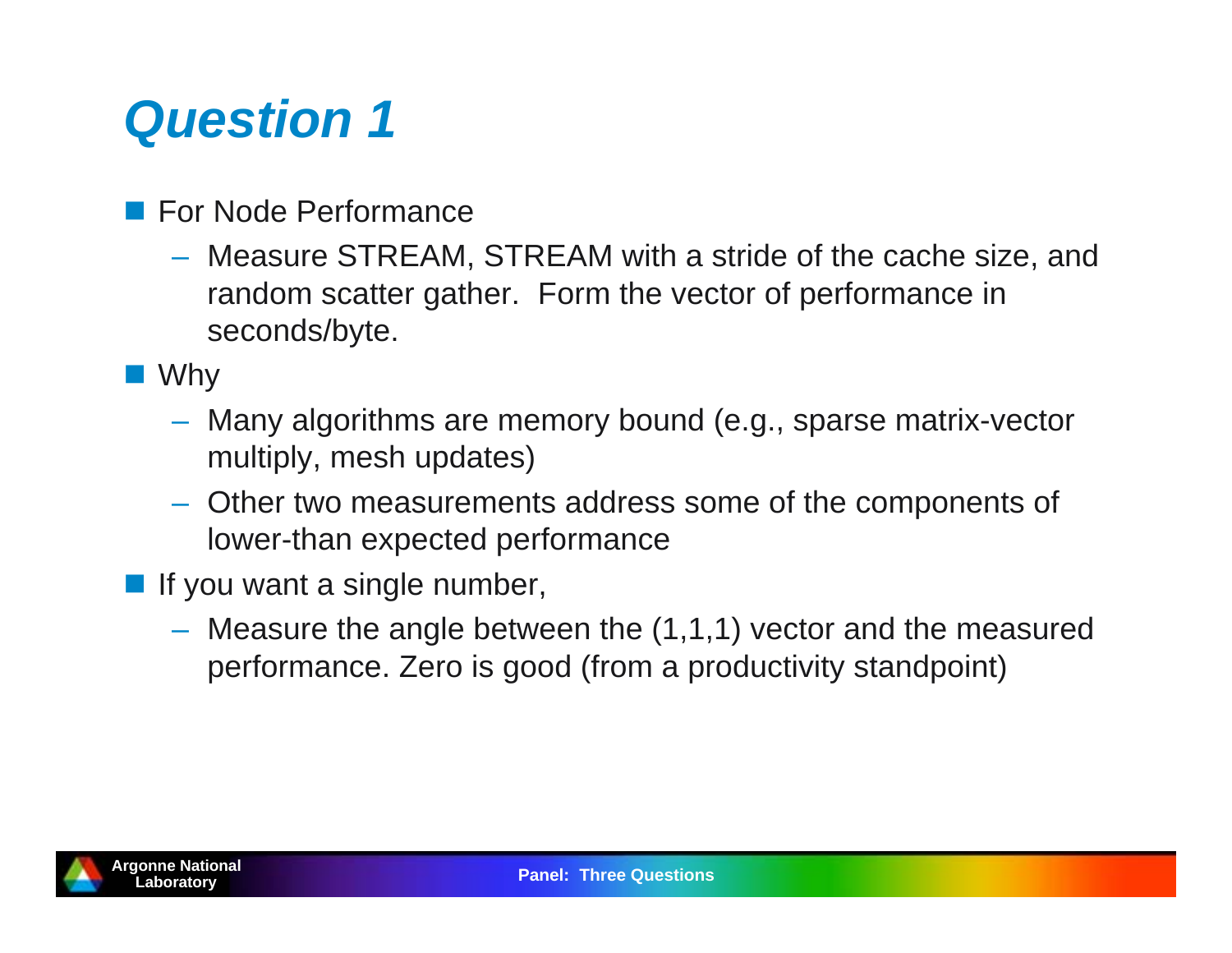### *Question 2*

- **Parallel Code Performance** 
	- Sparse matrix assembly followed by matrix-vector multiply, on q of p processing elements, matrix elements are r x r blocks
- Why
	- Assembly: often a disproportionate amount of coding, stresses expressivity
	- q<p: supports hierarchical algorithms
	- Sparse matrix: many aspects of PDE simulation (explicit variable coefficient problems, Krylov methods and some preconditioners, multigrid); r x r typical for real multi-component problems.
	- Freedoms: data structure for sparse matrix representation (but bounded spatial overhead)
- **If you want a single number** 
	- Min time / max time. 1 is good.
	- Max time can be infinity if not available (e.g., can't handle subsets of processes)
	- Addresses predictibility of performance, sensitivity to changes in algorithm, problem.

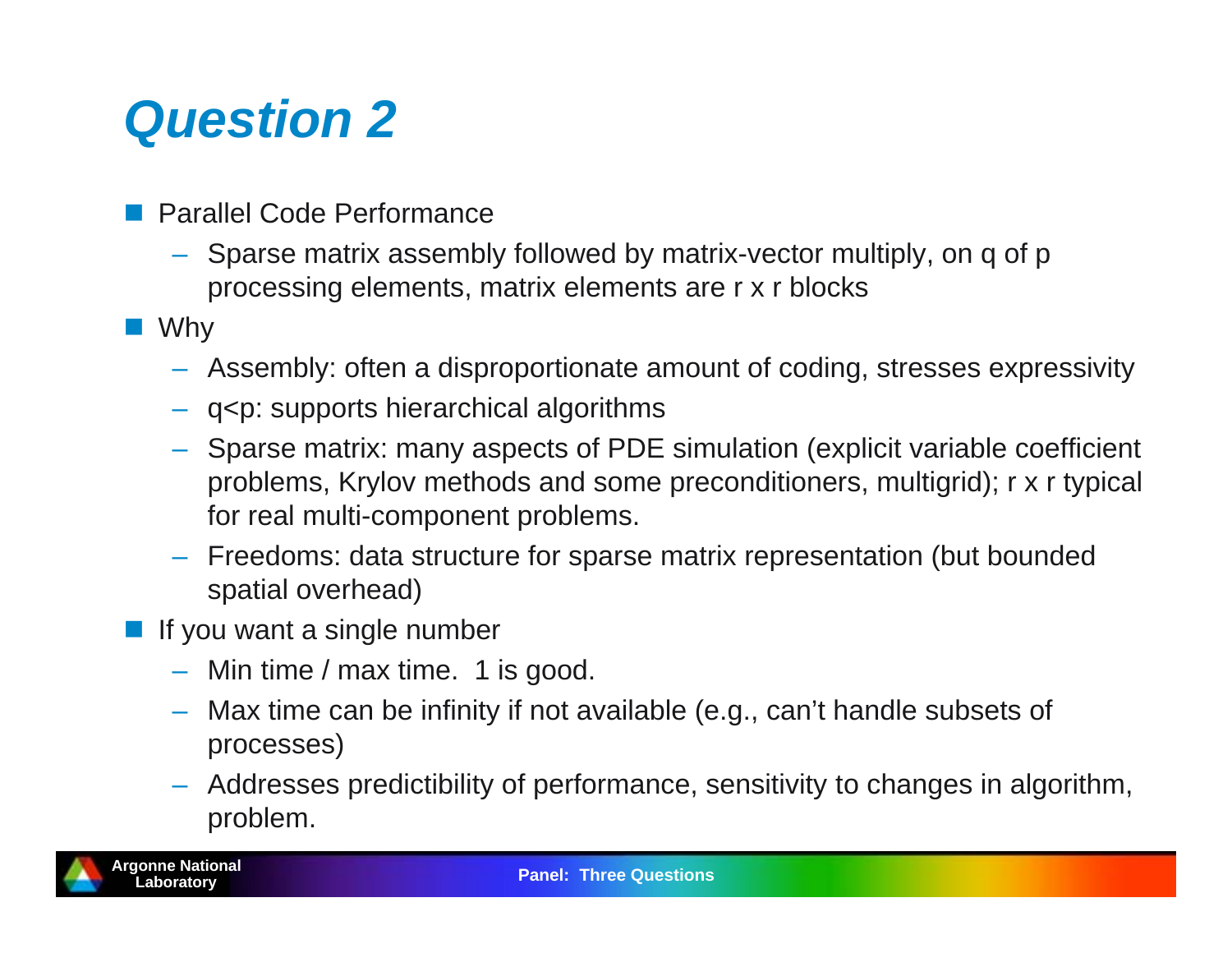### *Question 3*

- Remote Data Access
	- Time to access n bytes in m sessions, for all sessions. Include the time to install any necessary software
- Why
	- Addresses the perception/reality that grid operations are not reliable
	- Measures what practicing scientists see (the mean case, not the best case)
	- "They concluded that the technology was at best unready for prime time, and at worst total hype. So they decided to hold off. Grid advocates are now in the position of having to get people to change their minds, not just adopt a new idea." (Raymond Turney,

http://news.taborcommunications.com/msgget.jsp?mid=679313&xsl=story.xsl)

- F If you want a single number
	- Like the parallel sparse example, min/max time/byte, over sessions.
	- Assign failures (could not get data moved) some penalty value (instead of zero performance), such as time that an alternate method (even sneaker-net) would take
	- If you'll accept a complex number, then in mod-arg form, the modulus is the maximum performance and the arg is the angle  $\phi$  such that cos( $\phi$ ) is the fraction maximum performance that was the worst-case (use secant( $\phi$ ) to make a starker number)